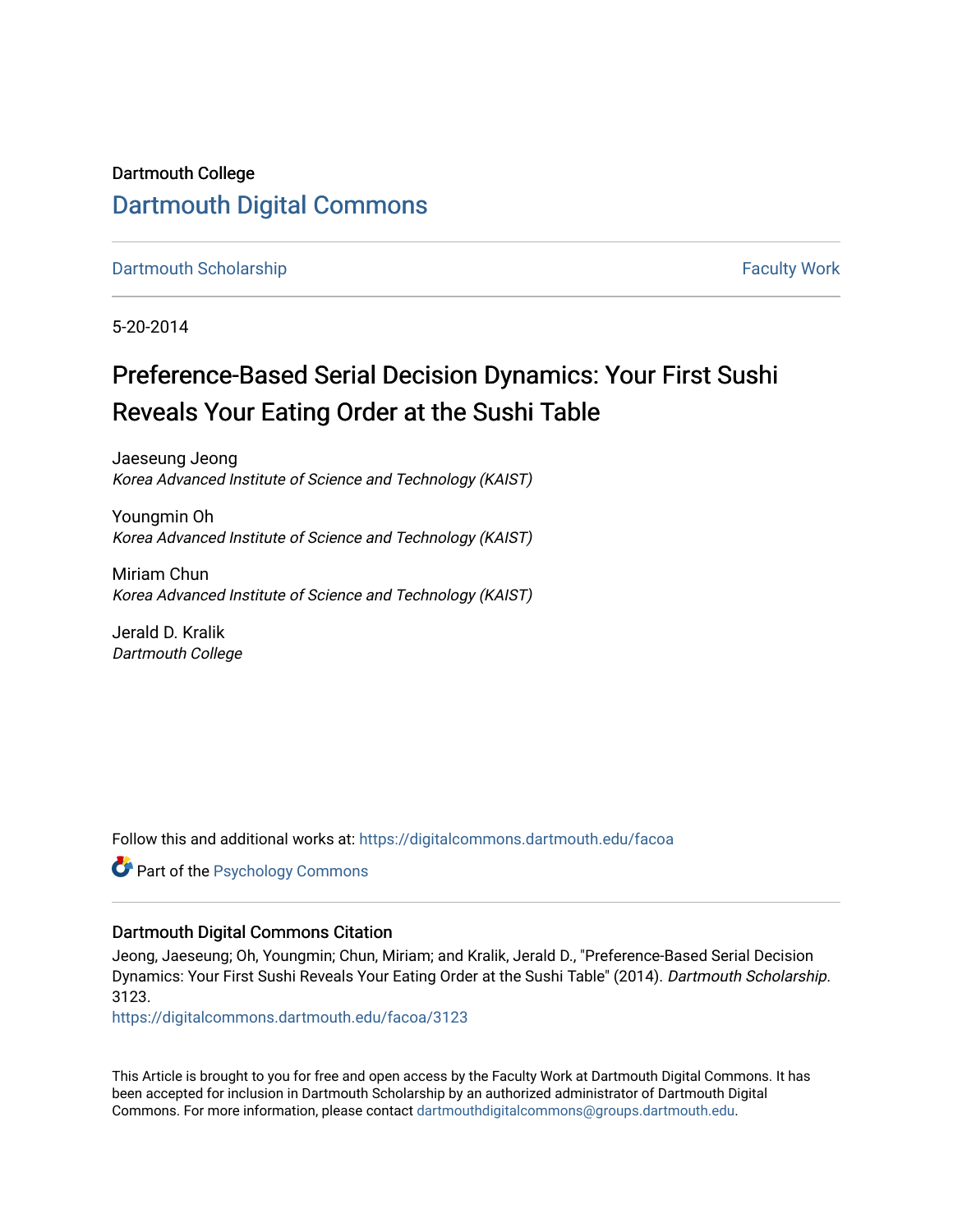# Preference-Based Serial Decision Dynamics: Your First Sushi Reveals Your Eating Order at the Sushi Table

### Jaeseung Jeong<sup>1</sup>\*<sup>9</sup>, Youngmin Oh<sup>19</sup>, Miriam Chun<sup>1</sup>, Jerald D. Kralik<sup>2</sup>

1 Department of Bio and Brain Engineering, Korea Advanced Institute of Science and Technology (KAIST), Daejeon, Republic of Korea, 2 Department of Psychological and Brain Sciences, Dartmouth College, Hanover, New Hampshire, United States of America

#### Abstract

In everyday life, we regularly choose among multiple items serially such as playing music in a playlist or determining priorities in a to-do list. However, our behavioral strategy to determine the order of choice is poorly understood. Here we defined 'the sushi problem' as how we serially choose multiple items of different degrees of preference when multiple sequences are possible, and no particular order is necessarily better than another, given that all items will eventually be chosen. In the current study, participants selected seven sushi pieces sequentially at the lunch table, and we examined the relationship between eating order and preference. We found two dominant selection strategies, with one group selecting in order from most to least preferred, and the other doing the opposite, which were significantly different from patterns generated from a random strategy. Interestingly, we found that more females tended to employ the favorite-first rather than favorite-last strategy. These two choice sequences appear to reflect two opposing behavioral strategies that might provide selective advantages in their own right, while also helping to provide solutions to otherwise unconstrained problems.

Citation: Jeong J, Oh Y, Chun M, Kralik JD (2014) Preference-Based Serial Decision Dynamics: Your First Sushi Reveals Your Eating Order at the Sushi Table. PLoS ONE 9(5): e96653. doi:10.1371/journal.pone.0096653

Editor: Hiroaki Matsunami, Duke University, United States of America

Received August 7, 2013; Accepted April 10, 2014; Published May 20, 2014

Copyright: @ 2014 Jeong et al. This is an open-access article distributed under the terms of the [Creative Commons Attribution License](http://creativecommons.org/licenses/by/4.0/), which permits unrestricted use, distribution, and reproduction in any medium, provided the original author and source are credited.

Funding: This study was funded by the Korea Science and Engineering Foundation (KOSEF) grant from the Korea government (MOST) (No. R01-2007-000-21094-0 and No. M10644000028-06N4400-02810). The funders had no role in study design, data collection and analysis, decision to publish, or preparation of the manuscript.

Competing Interests: The authors have declared that no competing interests exist.

\* E-mail: jsjeong@kaist.ac.kr

**.** These authors contributed equally to this work.

#### Introduction

Imagine that you have just opened a box of assorted chocolates and are deciding on the first pick amongst a diverse and unique collection. A usual favorite, French Vanilla Truffle, instantly catches your attention, but then you also see a range of options from caramels to fruits and nuts. In which order do you select? Similar dilemmas arise when determining which songs to listen to in a music player, or whether to hear good news before bad news. Indeed, numerous such situations are encountered daily, given that people have multiple interests, and many of them are experienced serially.

When experiencing a series of events, some evidence suggests that people have a ''peak-end bias'' in that they prefer the overall experience to end well [1,2]. Thus, for example, if given a choice between immersing one's hand into painfully cold water of a constant temperature for 60 sec versus the same cold water for the same 60 sec plus an additional 30 sec, with the temperature remaining painfully cold but gradually increasing, people choose the latter with the longer amount of pain, 90 sec, because the increased temperature at the end results in a better experience overall [2]. This peak-end bias has been found in multiple scenarios, both in the reduction of discomfort and the attainment of positive rewards (e.g. receiving one's favorite candy last), as well as with both ratings of experiences and choices [1–3]. Indeed, a peak-end bias appears to be widely reflected in popular culture, from the order of meal entrees (with dessert last) to the climax of

performances (such as the choral finale in Beethoven's Symphony No. 9). Moreover, the peak-end bias appears to reflect a higherlevel cognitive ability in humans, both to organize a series of events into a single experience, and to see into the future or mental time travel [4]. Thus, with the peak-end bias, the final event in a sequence–*i.e.* the one furthest into the future–is the most salient.

At the same time, however, other evidence suggests that, like other animals, people discount the value of future events [5]. In fact, it has even been suggested that we may not be too different from other primates when tested with delayed or risky rewards under similar test conditions [6,7].

Still other evidence suggests that there may be substantial individual differences among people regarding the influence of sequences of events over time. For example, it has been found that individual differences in tests of self-control in childhood (such as waiting for a larger reward versus taking an immediate smaller reward) tend to correlate with measures of executive control and success in adulthood (such as intelligence tests, education level, and socio-economic status [8,9].

Taken together, it remains unclear whether humans have a preferred sequence order, and whether particular contexts are required for such preferences to manifest themselves. Of particular interest are the many contexts in which individuals directly select the order themselves, such as with meal entrees, or music, reading or to-do lists. Although preference-based decision-making pro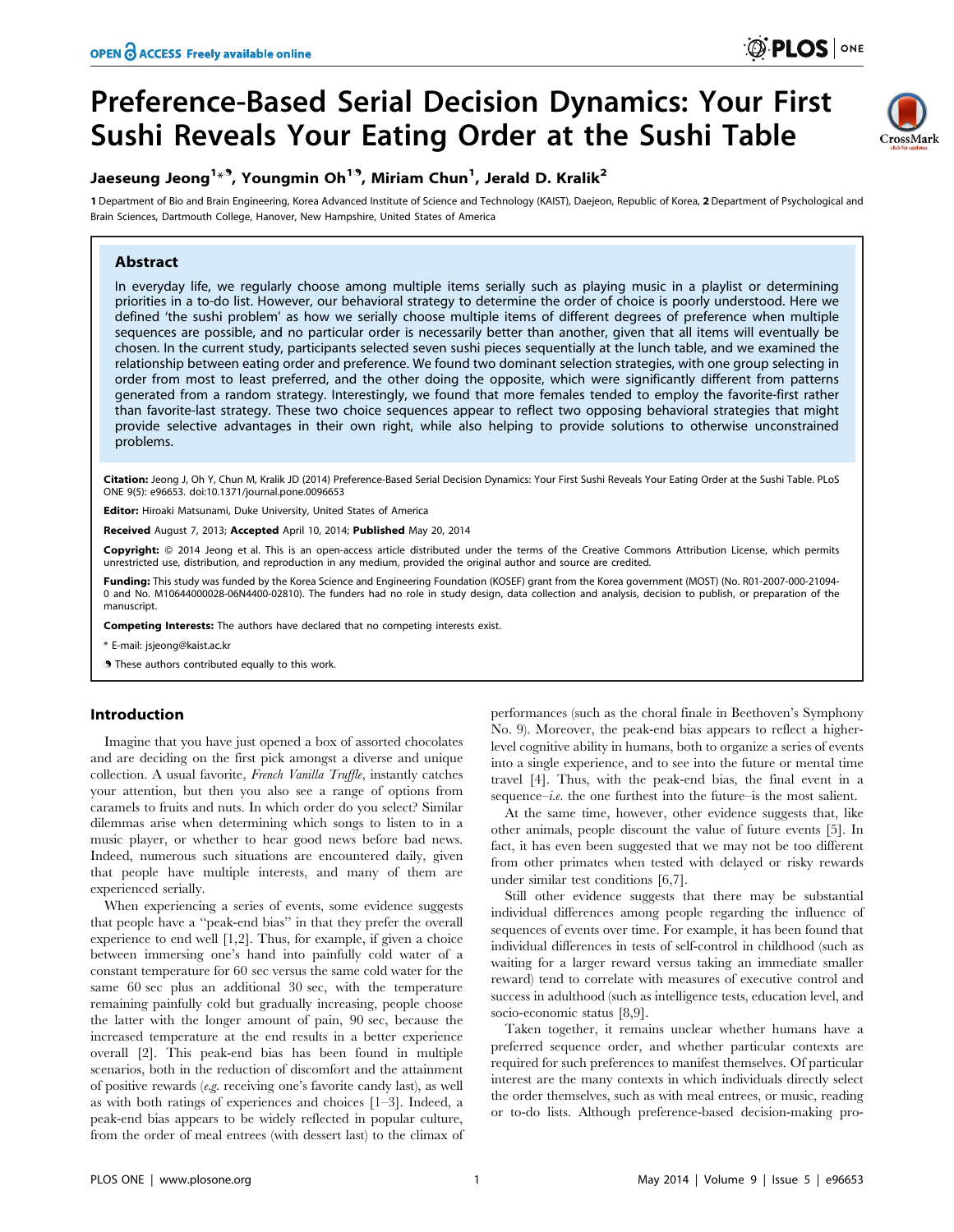cesses have been extensively studied [10–13], behavioral strategies for serial decisions has remained poorly understood.

Here, we define 'the sushi problem' as a straightforward means to examine how we make serial choices within a given set of items with distinct preference ratings [14]: thus, for instance, how we choose to eat seven sushi pieces at the lunch table. The sushi problem captures essential features of serial choice situations in our daily life; in particular, how to order selections, given that multiple sequences are possible (e.g. with seven sushi pieces, there are 5040 possible sequences), and no particular order is necessarily better than another, given that all items will be eaten. How it is answered should provide insight into preference-based serial decision-making and the underlying brain dynamics.

We tested 148 participants (Male: Female = 78: 70) between 11 am and 1 pm in randomly-matched groups of two, and we designed a setting in a classroom to emulate a normal dining atmosphere. A main plate with 20 different varieties of sushi was provided (see Fig. S1 in Supplemental Online Material S1), and the participants each chose seven pieces. To determine the degree of preference for seven sushi pieces, the two participants performed seven rounds of rock-paper-scissors. After each game, the winner was allowed to choose a sushi piece first, then the loser picked one of the remaining pieces. This process of playing rockpaper-scissors, then selecting one piece of sushi each, with the winner first and the loser second was repeated seven times until each person had seven pieces. We incorporated the rock-paperscissors game as a motivational process for selective discrimination because competition under limited resources (in this case, the fixed number of sushi varieties) typically evokes optimal decisionmaking to maximize utility [15]. In line with our assumption, the participants verified at the end of the experiment that they were indeed selecting in order of preference and were eager to win the rock-paper-scissors game to choose their favorites. The participants were then allowed to eat their sushi once all seven pieces were picked, which was monitored using camcorders. Eating behavior the eating order was compared with the order of selection (i.e., the degree of preference).

#### Materials and Methods

#### Experimental Procedures

Two participants constituted a pair competing at a sushi table to determine who would make the first sushi selection. The setting of the sushi table is displayed in Fig. S1 in Supplemental Online Material S1). The entire procedure of sushi selection and eating was recorded by web cameras. For each subject, the first sushi piece selected was denoted as ''Preference 1'', the second as ''Preference 2'', and so on. Additionally, the order that subjects ate the sushi was recorded by denoting the first sushi piece eaten as ''Eating order 1'', the second as ''Eating order 2'', and so on. Preference and eating order for each sushi piece were recorded together; for example, if a subject ate the second-selected sushi first, then this event was labeled as ''Preference 2– Eating order 1''. For each subject, seven events were recorded in this manner. Thus, this record shows the relationship between selection order and eating order.

After the experiment was completed, the subjects were asked to answer survey questions about their education level, monthly expenditure, annual familial income, sibling relationship, and frequency of sushi eating to investigate possible relationships with the pattern of sushi eating observed in the study. All experimental processes were video-recorded throughout the experiment. The Institutional Review Board (IRB) of KAIST approved all

experimental procedures for this study. The participants provided their written informed consent to participate in this study.

#### Subject Number and Saliency Matrices

From the preference-eating order record for all 148 subjects, we built a  $7\times7$  subject number matrix by counting the number of subjects corresponding to each element of the matrix. The horizontal and vertical axes represented eating order and preference, respectively. To identify matrix elements whose values were significantly larger than randomly expected values, we constructed a random matrix built from 1,000 random eating sequences in a fashion similar to that used to construct the subject number matrix. By making 1,000 such random matrices, we obtained a z-matrix whose elements consisted of z-scores defined by the following equation:

$$
Z_{ij} = \frac{N_{ij} - \langle R_{ij} \rangle}{\sigma_{ij}} \tag{1}
$$

where  $\zeta_{ii}, \zeta_{ii}, \zeta_{ii}, \zeta_{ii}$ , and  $\sigma_{ii}$  indicate each element of the z-matrix, the subject matrix, the mean value of 1,000 random matrices, and the standard deviation of the random matrices, respectively. Assuming the null hypothesis that these z-scores follow the normal distribution, we generated saliency matrices whose elements were  $1-p$ , where p is the p-value for obtaining such large numbers by chance alone, and we identified elements with significantly larger values. In addition to these individual element tests, we also applied Chi-square test to the whole subject number matrix and random matrices to see whether eating order and degree of preference are independent with each other. The slope of empirical data obtained from the subject subgroup and the average slope of 1,000 random sequences of each subject in a subgroup were compared by Wilcoxon ranksum test.

#### Subject Group Classification

Group classification was made on the basis of the preference of the first-eaten sushi. For example, Group 1 consisted of subjects who ate their favorite sushi (Preference 1) first; Group 2 consisted of those who ate their second-favorite sushi (Preference 2) first, and so on. We counted the number of subjects in each group and obtained a distribution of subjects. Additionally, we performed the same z-score analysis as described above, however, in this case, for each subject group to determine whether the first choice influenced the following series of selection behaviors. To guarantee a fair comparison, each random matrix was built from the same defining conditions used for the corresponding subject group. For example, the random matrix that corresponded to Group 3 had the same restriction as the original subject group, i.e., that the third-favorite sushi was selected first.

In addition, for each subject group and its corresponding random group, we obtained the average slope of the preference and eating order relationship. We first calculated the linear regression slope for each subject or random sequence in individual 'preference–eating order' space, and then we measured the mean and standard error of this slope for each group. The purpose of this slope calculation was to determine whether each subject in a group indeed followed the overall eating pattern of that group.

#### Results

#### Subject Number and Saliency Matrices

The subject number matrix for all 148 subjects is shown in Fig. 1A. Each element of the matrix represents the number of subjects matched to the specific preference and eating order pair.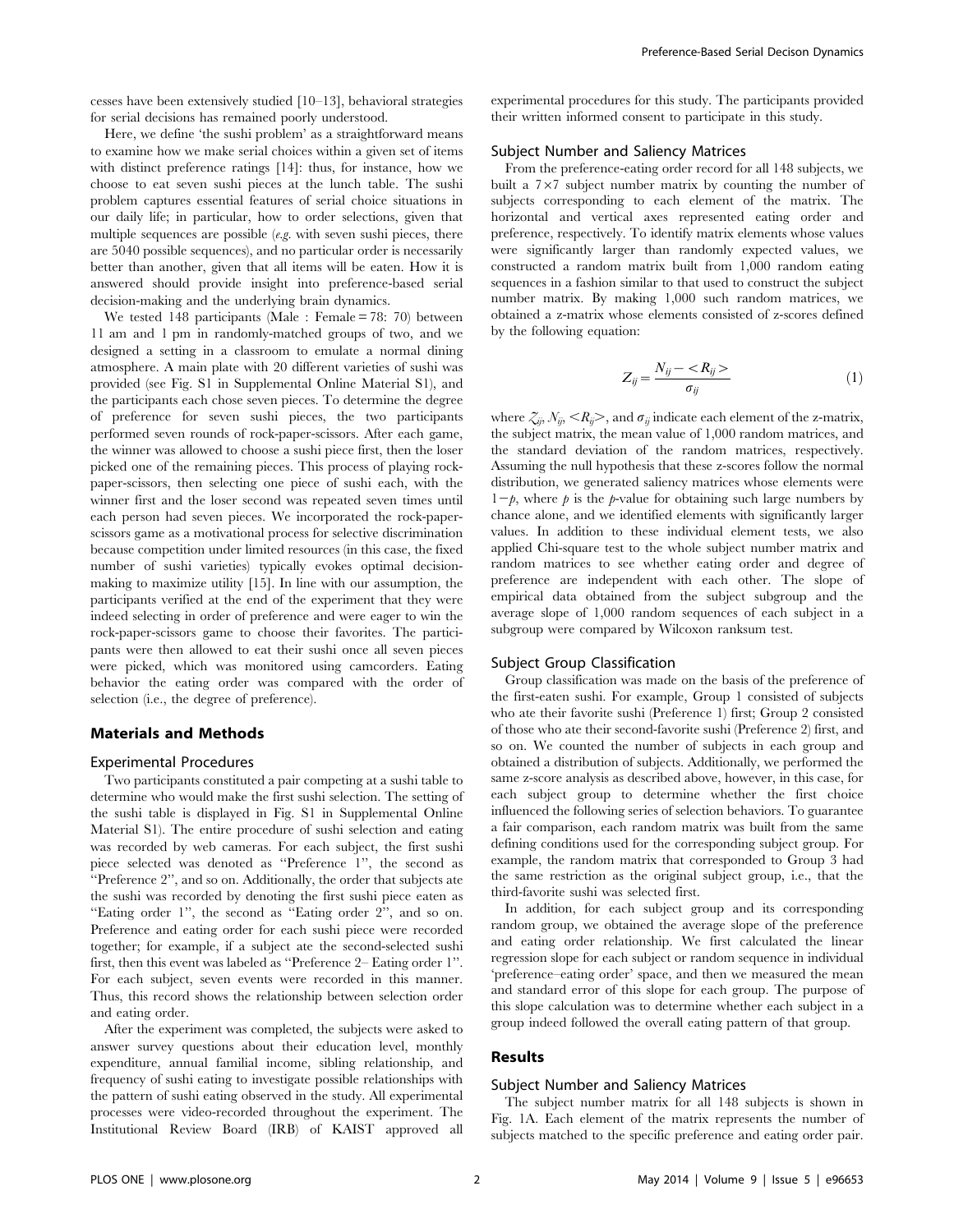For example, the bottom-left cell represents the number of subjects who ate their most preferred sushi piece first  $(N = 52)$ . Fig. 1B shows the degree to which the matrix elements were larger than the corresponding matrix elements generated from random sequences. Both matrices show a significantly high concentration of subjects along the bottom-left to top-right diagonal elements, combined with matrix elements  $(1,7)$  and  $(7,1)$ . This finding suggests a mixture of two distinct eating patterns: one in which the sushi is eaten in order of preference (diagonal), and the other following the opposite pattern, in which the least preferred is eaten first, and the best is saved for last (anti-diagonal). In addition, chisquare test on the subject number matrix verified that there is a strong relationship between eating order and degree of preference  $(x^2=163.7, p<0.001)$ . On the other hand, random matrices showed independence between the two variables on average  $(\bar{x}^2 = 42.0, p = 0.23).$ 

#### Subject Group Classification

Next, we divided subjects into seven groups according to the preference ranking of the sushi eaten first. For example, Group 3 consisted of the subjects who ate their third-favorite sushi first. Again, we found that the majority of subjects chose to eat either the most preferred sushi (Group 1,  $N = 52$ ) or the least preferred one (Group 7,  $N = 34$ ) first (Figure 2A and 2B, Table 1).

The remaining groups had 8–12 members each (except for Group 6; with 19 subjects, this group was still smaller than Group 1 or 7 but larger than the other groups) (Kolmogorov-Smirnov, see Table 1). This polarized distribution of subjects indicates again that two opposing eating behaviors were the dominant behavioral strategies. Interestingly, female and male subjects showed different distributions among groups: while males were symmetrically distributed between Groups 1 and 7, females were more prominently skewed toward Group 1 (Fig. 2D and Table 1).

#### Preference and Eating Order for Subject Groups

To further characterize the relationship between the initial choosing order (i.e. preference) and eating order, we examined whether the first-eaten sushi predicted the following series of selections. Saliency maps and the results of the z-score analysis performed for the seven subject groups are shown in Fig. 2A and 2B (Group 1 and Group 7) and Fig. S2 in Supplemental Online Material S1 (other groups in Supplemental Online Material S1). Thin white lines indicate areas in which no subjects can theoretically be found because each random matrix was obtained using the same conditions as the corresponding subject group. For example, the random sequences corresponding to Group 1 all start with 1. This satisfies the condition "eating the most favorite sushi first", and thus the element  $(1,1)$  of the matrix is completely filled and all other elements of row 1 and column 1 are empty. Group 1 shows prominent diagonal elements, whereas Group 7 (as well as Groups 5 and 6) exhibited nearly anti-diagonal (i.e., negatively sloped) elements. The diagonal concentration of subject numbers in Group 1 implies that these subjects tended to eat in the order of descending preference, eating their favorite sushi first before lessfavored varieties. Similarly, the anti-diagonal elements of Groups 5, 6, and 7 imply that subjects of these groups usually ate in the order of ascending preference, starting with their least-favorite first while saving their favorites for last.

To assess whether individuals in each subject group indeed followed the general eating patterns of that group, we calculated the average slope for each group. Slopes were obtained from a 'preference-eating order' graph individually generated for each subject using a linear regression model. The average slope of Group 1 was significantly higher than that of the corresponding random sequence group, whereas those of Groups 5 to 7 were significantly lower (Fig. 2C). However, the average slope of other variables (such as a monthly expenditure, annual family income, number of siblings etc.) did not show any significance (Table S1 to S8 in Supplemental Online Material S1, Fig. S2 to S9 in Supplemental Online Material S1).

#### Discussion

This straightforward sushi serial-choice paradigm provides a means to examine how we order our choices when selecting among multiple items sequentially without replacement: i.e. oneby-one until all items are selected. Serial choice sequences occur throughout daily life, from the meals we eat to the order of our daily activities. After 'winning' their more-preferred sushi pieces, people were then allowed to eat them in any order they wanted. The 'sushi problem' faced is how to order the selections, given that multiple sequences are possible  $(e.g.,$  with seven items, there are 5040 possible sequences), and no particular order is necessarily



Figure 1. Relationship between eating order and the degree of preference. Subject number matrix (A) and Saliency matrix (B). The horizontal axis represents the eating order, and the vertical axis represents the degree of preference. Each element of the matrix represents (A) the number of subjects making the particular choice and (B)  $1-p$ , where p is the probability that the number of subjects in the matrix cell resulted from random order selections;  $p$ <sup>*k*</sup> $p$  < 0.05; \*\*p < 0.01. doi:10.1371/journal.pone.0096653.g001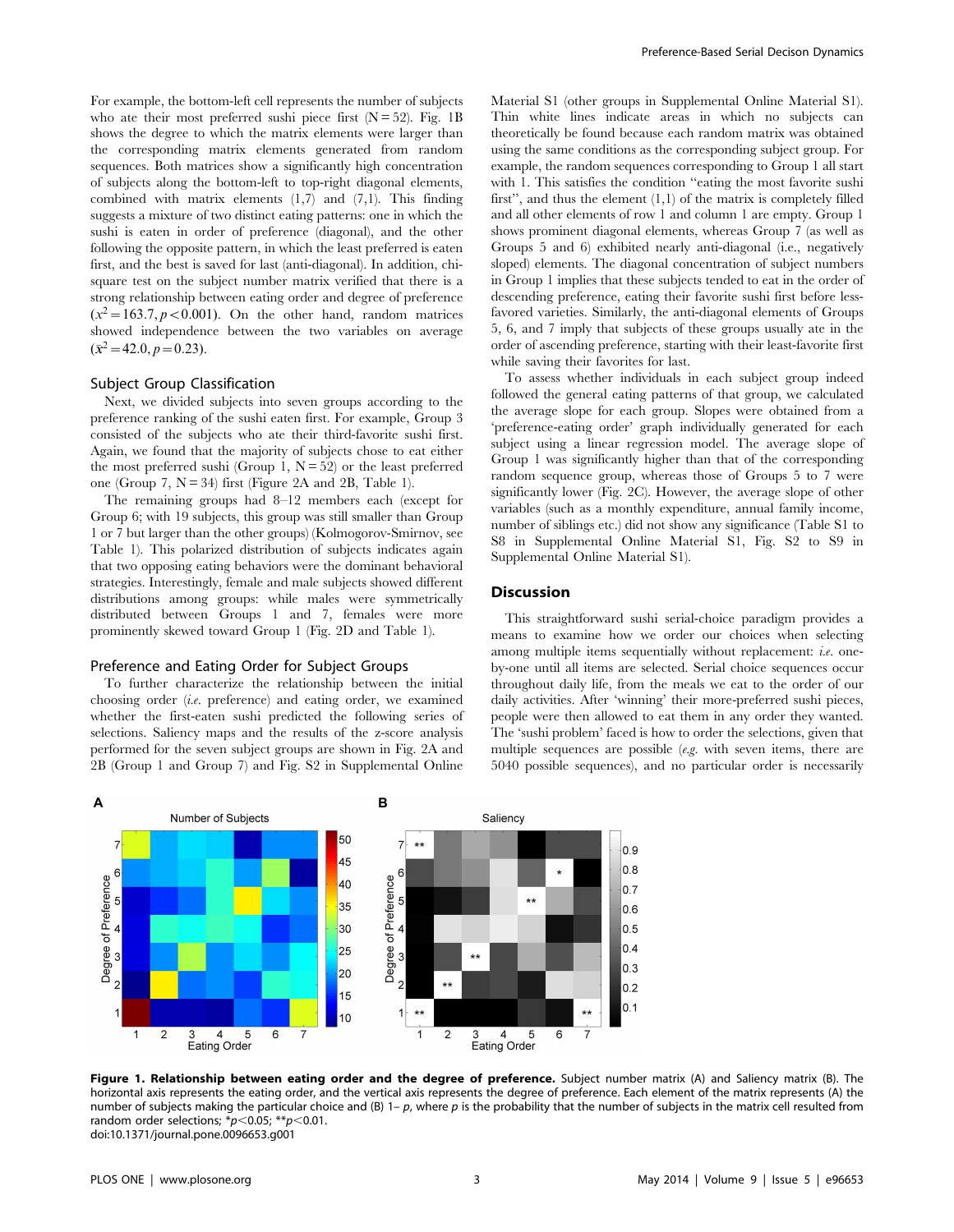

Figure 2. Comparison of saliency maps with random sequences. (A-B) Saliency maps for Groups 1 and 7. Each element of the matrix represents 1– p, where p is the probability that the number of subjects derived from random order selections; \*p<0.05; \*\*p<0.01. Thin white lines demarcate the confining condition for each group; no subject can be located in such areas. (C). Mean slope of the linear regression relating eating order to preference. The slope of Group 1 is significantly higher than that of its random pair, whereas Groups 5, 6, and 7 show significantly lower slopes (\*\*p<0.01). (D). Number of participants in each group. The Kolmogorov-Smirnov test was applied to test for an uneven distribution,  $p<0.01$ (male),  $p<$  0.001 (female). doi:10.1371/journal.pone.0096653.g002

better than another, given that all items will be eaten. If, however, highly structured and common choice patterns were found, it would provide insight into how decision-making mechanisms in the brain impose constraints on an otherwise under-constrained problem.

In the experiment, we found a significant correlation between the degree of preference and eating order. More specifically, although multiple sequences were possible, we generally found a bimodal distribution of people using one of two dominant sequential-choice strategies: eating their favorite sushi first or saving them for last.

The most popular strategy was eating in order of preference. This finding aligns with those that show that people, like nonhuman animals, generally discount future events [6,7]. Such a strategy might reflect relative impulsiveness [8,9]. However, this valuation and decision-making process might in fact be optimal in complex, uncertain, and competitive environments [5,15]. It is in fact possible that the uncertain and competitive nature of the experimental setting might itself have contributed to the employment of this strategy. However, the specific testing paradigm used here, in which all items were certain and would be eaten (i.e. serial choice without replacement), cannot explain why individuals would employ the best-first strategy. Thus, we conclude that some people appear to follow the strategy independent of context at least to some degree.

The second most popular strategy found in the current experiment was eating in the opposite order of preference: *i.e.* saving the best for last. In fact, other evidence has shown that people often exhibit a peak-end bias with event sequences, preferring those that finish on the highest note–at the peak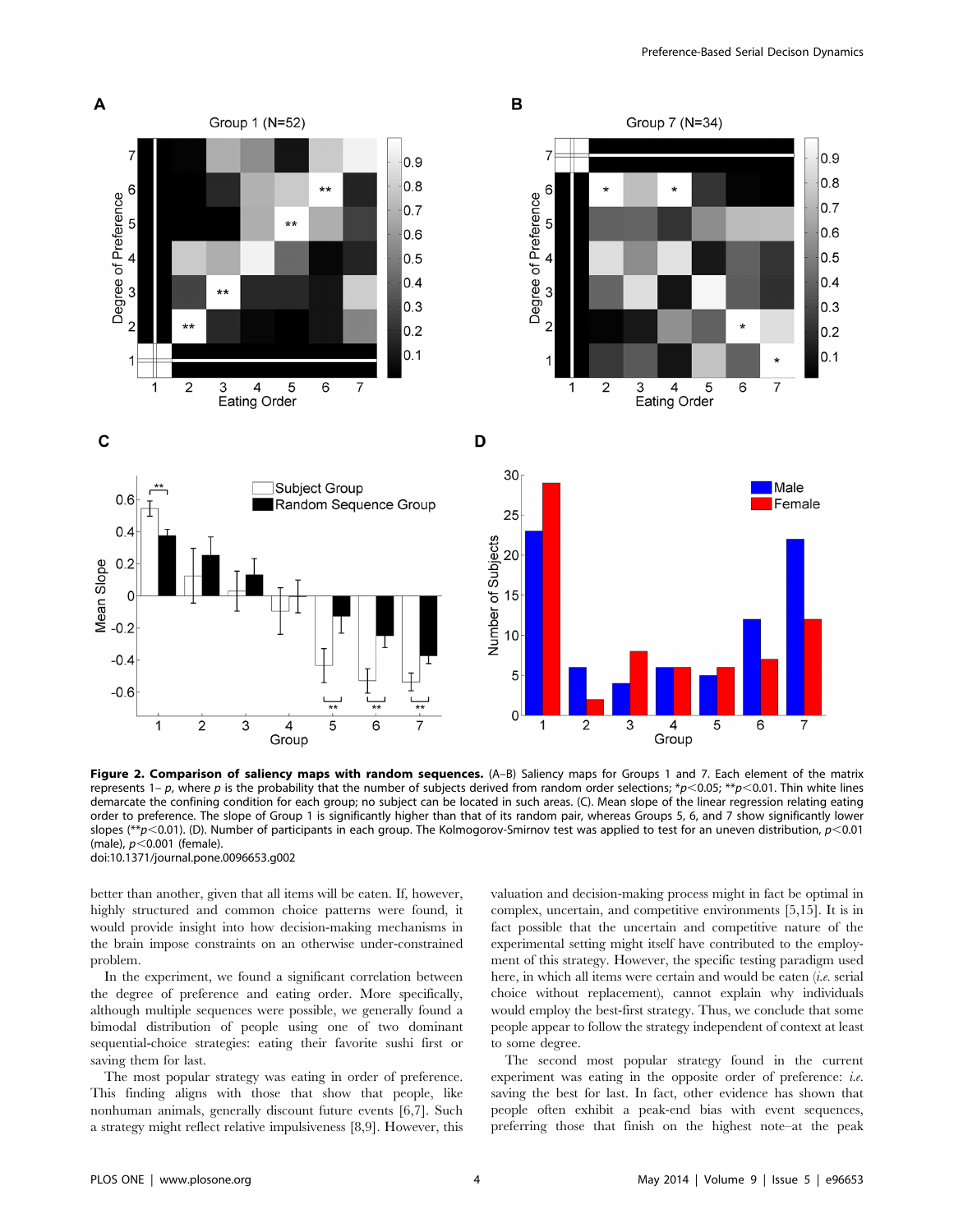| Group      | Male           | Female         | <b>Total</b> |
|------------|----------------|----------------|--------------|
|            | 23             | 29             | 52           |
|            | 6              | $\overline{2}$ | 8            |
|            | $\overline{4}$ | 8              | 12           |
|            | 6              | 6              | 12           |
|            | 5              | 6              | 11           |
| O          | 12             | $\overline{7}$ | 19           |
|            | 22             | 12             | 34           |
| Total      | 78             | 70             | 148          |
| $p$ -value | 0.002          | 0.000212       | 1.08E-06     |

#### Table 1. Participant numbers in each group.

p-values obtained from a test to determine whether the distribution was uneven (Kolmogorov-Smirnov test) are also provided. doi:10.1371/journal.pone.0096653.t001

[1,2]. This peak-end bias might reflect a heightened cognitive ability to organize events into sequences, as well as to increase the impact of future events, at the expense of more immediate ones. In so doing, the bias might lead to heightened impulse control and more accurate future predictions (to the extent that newer information at the end of a sequence is more accurate than older). Indeed, numerous aphorisms in popular culture such as "saving the best for last" or "all's well that ends well" appear to reflect the value of this behavioral strategy.

Given the mixture of findings in the literature, it may not be surprising to find significant individual differences [1,8,9]. However, although there were cases in which other strategies were employed, two proved to be dominant. These two general strategies might reflect a stable state in which two opposing strategies provide selective advantages in their own right [8,16]. Whether these behavioral strategies reflect selective adaptations resulting in inherent personality dispositions or learned behavioral patterns is yet to be determined [8,9].

Either way, if the employment of either of these two strategies reflects a broader behavioral pattern, we might expect correlations with other related traits such as education or income level [8,9]. Although we did not find correlations with such variables in the current study, our sample population may not have provided a wide enough range of values. For example, all participants were current university undergraduates or held undergraduate degrees. Thus, more detailed work is necessary to determine the stability and influence of these behavioral strategies in other behavioral contexts. In the study, we did, however, obtain a difference between males and females, in that more females tended to employ the favorite-first rather than favorite-last strategy. At this point, it is unclear why this gender difference was found. For example, the females may have considered the setting to be more uncertain, competitive, and risky, which could have promoted a more choose-the-best-first strategy [8].

In general, it is clear that further work will need to delineate the conditions under which these behavioral strategies are employed. For example, it is likely that most people prefer a peak-end sequence in some cases (such as the climax of stories or performances) [1,2]. In contrast, in other scenarios, such as competitive ones, a peak-first preference might be optimal [5,15]. Indeed, the specific behavioral paradigm itself might also influence sequence preferences, such as serial choices versus the experience of a sequence of events independent of behavior (e.g. watching performances) [17].

As a consequence of exhibiting these two general sequentialchoice strategies in the current study, we found that the entire eating sequence could generally be determined by the first selection, at least for those who selected their favorite (Group 1) or least favorites (Groups 5–7) first, which were the majority of participants (78%). Thus, our results support the contention that relatively simple diagnostic tests can uncover general cognitive and behavioral strategies of individuals, which would reflect the relative influence of different underlying brain circuits [8,9,18,19]. For serial choice, in particular, it will be important to determine the extent that these two dominant strategies that we have uncovered are employed in other contexts to determine how much predictive power is achieved from the observation of one's first sushi selection.

Our finding should be interpreted with caution, because the ascending choice sequence, by definition, starts with the most preferred sushi piece, whereas the descending sequence starts with the least preferred one as shown in Fig. 2C whose heights decrease with the group index. To overcome this circularity issue, we used the random sequences to find any significant difference between the random sequence group and the subject group, yet this is also possible to be ascribed to the sample bias due to the small number of random matrices or the small number of the subject data in group 5 and 6. Thus, similar experiments with a large number of subjects should be performed to support this finding in future.

#### Supporting Information

Supplemental Online Material S1 Figure S1, The sushi table setting. Figure S2, A–E: Saliency matrices for Groups 2 to 6. White elements crossed by thin white lines indicate the confining conditions for each group  $(i.e.,$  all subjects in each group must be contained in the matrix element at the intersection of the two lines). Figure S3, A: Finger length ratio for males and females. B: Finger length ratio for each group. C: Finger length ratio and linear slope of eating order for each individual. Figure S4, Education level and mean linear slope of eating order. Figure S5, Monthly expenditure and mean linear slope of eating order. Figure S6, Annual family income and mean linear slope of eating order. Figure S7–S8, Sibling relationship and mean linear slope of eating order. Figure S9, Frequency of sushi eating and mean linear slope of eating order. **Table S1**, Finger length ratio for males and females. Table S2, Finger length ratio for each group. Table S3, Education level. Table S4, Monthly Expenditure. Table S5, Annual Income of Family. Table S6, Number of